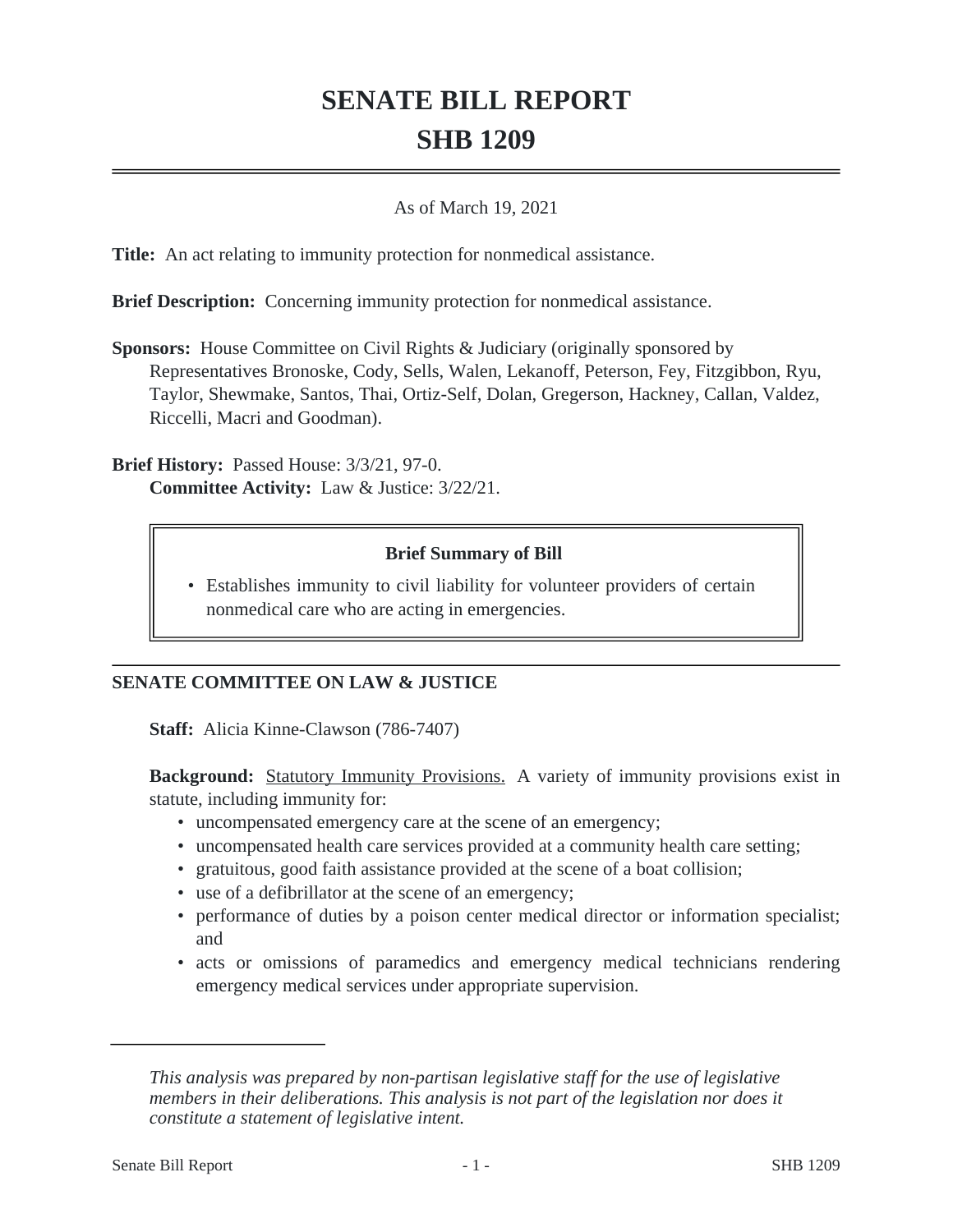The immunity afforded by these statutes does not extend to acts or omissions constituting gross negligence or willful or wanton misconduct.

Gross negligence is the failure to exercise slight care. It is negligence that is substantially greater than ordinary negligence. Failure to exercise slight care does not mean the total absence of care, but care substantially less than ordinary care.

Willful or wanton misconduct, rather than being a form or gradation of negligence, is a different mental state that includes premeditation or formed intention. It operates in the nature of a defense, such that with proof of willful or wanton misconduct an immunity provision is inapplicable.

**Summary of Bill:** Immunity from Civil Liability. A person is not liable for any act or omission while providing nonmedical care or assistance at the scene of an emergency or disaster, unless the act or omission rises to the level of gross negligence, or willful or wanton misconduct. The immunity does not apply to persons providing nonmedical care or assistance at the scene of an emergency or disaster who are:

- acting during the course of regular employment; and
- receiving compensation or expecting to receive compensation.

Compensation does not include nominal payments, reimbursement for expenses, pension benefits, and other categories identified in the bill.

Emergency or disaster is defined as:

- an event or set of circumstances that demands immediate action to preserve public health, protect life, protect public property, or to provide relief to any stricken community overtaken by such occurrence; or
- reaches such a dimension or degree of destructiveness to warrant the governor declaring a state of emergency.

Nonmedical care or assistance includes response and rescue operations as well as provision of necessities and amenities such as food or shelter.

The immunity granted under this bill is in addition to any common law or statutory immunity. It does not apply to emergency workers or the related volunteer organizations they may belong to.

**Appropriation:** None.

**Fiscal Note:** Not requested.

**Creates Committee/Commission/Task Force that includes Legislative members:** No.